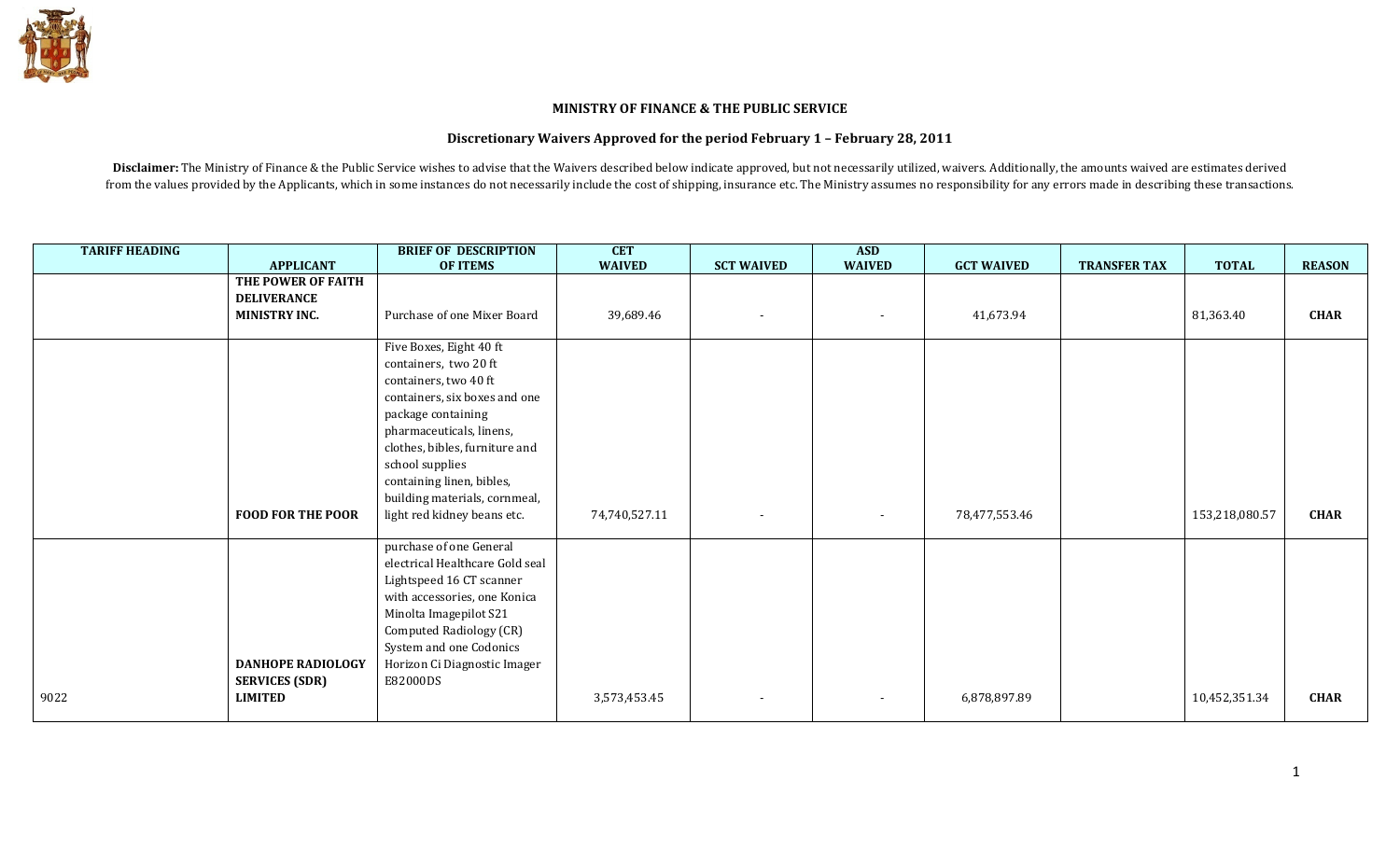| <b>TARIFF HEADING</b>         | <b>APPLICANT</b>           | <b>BRIEF OF DESCRIPTION</b><br><b>OF ITEMS</b> | <b>CET</b><br><b>WAIVED</b> | <b>SCT WAIVED</b>        | <b>ASD</b><br><b>WAIVED</b> | <b>GCT WAIVED</b> | <b>TRANSFER TAX</b> | <b>TOTAL</b> | <b>REASON</b> |
|-------------------------------|----------------------------|------------------------------------------------|-----------------------------|--------------------------|-----------------------------|-------------------|---------------------|--------------|---------------|
|                               |                            | Stationery Supplies, one ultra                 |                             |                          |                             |                   |                     |              |               |
|                               |                            | sound machine, donation of                     |                             |                          |                             |                   |                     |              |               |
|                               |                            | one 40ft container containing                  |                             |                          |                             |                   |                     |              |               |
|                               |                            | food,                                          |                             |                          |                             |                   |                     |              |               |
|                               |                            | clothing, medical supplies etc.,               |                             |                          |                             |                   |                     |              |               |
|                               |                            | donation of stationery                         |                             |                          |                             |                   |                     |              |               |
|                               |                            | supplies, donation of                          |                             |                          |                             |                   |                     |              |               |
|                               |                            | wheelchairs and accessories,                   |                             |                          |                             |                   |                     |              |               |
| 3215, 8443, 8523, 3926, 4823, | <b>MISSIONARIES OF THE</b> | donation of four shuxp beta                    |                             |                          |                             |                   |                     |              |               |
| 4820,9018,8713, 8525, 3926    | <b>POOR</b>                | microphones                                    | 584,206.63                  |                          |                             | 658,509.21        |                     | 1,242,715.85 | <b>CHAR</b>   |
|                               |                            |                                                |                             |                          |                             |                   |                     |              |               |
|                               | <b>DOOR OF FAITH</b>       | Three Hundred Pairs of                         |                             |                          |                             |                   |                     |              |               |
|                               | <b>CHURCH OF GOD</b>       | Sneakers                                       | 360,990.00                  |                          |                             | 379,039.50        |                     | 740,029.50   | <b>CHAR</b>   |
|                               |                            |                                                |                             |                          |                             |                   |                     |              |               |
|                               | <b>JAMAICA CANCER</b>      | purchase of masectomy                          |                             |                          |                             |                   |                     |              |               |
|                               | <b>SOCIETY</b>             | products                                       | 86,917.36                   |                          |                             | 167,315.92        |                     | 254,233.29   | <b>CHAR</b>   |
|                               |                            |                                                |                             |                          |                             |                   |                     |              |               |
|                               | THE CHURCH OF GOD          |                                                |                             |                          |                             |                   |                     |              |               |
| 8527                          | <b>IN JAMAICA</b>          | purchase of sound equipment                    | 110,875.50                  |                          |                             | 116,419.28        |                     | 227,294.78   | <b>CHAR</b>   |
|                               | <b>TRELAWNY</b>            | six barrels containing food                    |                             |                          |                             |                   |                     |              |               |
| 2106, 6204, 6309              | <b>INFIRMARY</b>           | clothing and household items                   | 51,534.00                   |                          | $\sim$                      | 54,110.70         |                     | 105,644.70   | <b>CHAR</b>   |
|                               |                            |                                                |                             |                          |                             |                   |                     |              |               |
|                               |                            |                                                |                             |                          |                             |                   |                     |              |               |
| 8502, 8471, 9508              | THE MATH CLUB INC.         | three computers                                |                             |                          |                             | 103,664.30        |                     | 103,664.30   | <b>CHAR</b>   |
|                               |                            |                                                |                             |                          |                             |                   |                     |              |               |
|                               | <b>JAMAICA SOCIETY FOR</b> |                                                |                             |                          |                             |                   |                     |              |               |
| 9018                          | <b>THE BLIND</b>           | one vision tester Optec 5500P                  | 29,425.91                   | $\overline{\phantom{a}}$ | $\sim$                      | 56,644.88         |                     | 86,070.80    | <b>CHAR</b>   |
|                               |                            |                                                |                             |                          |                             |                   |                     |              |               |
|                               | <b>CARIBBEAN REGIONAL</b>  |                                                |                             |                          |                             |                   |                     |              |               |
|                               | <b>DRUG TESTING</b>        | one box pharmaceutical                         |                             |                          |                             |                   |                     |              |               |
|                               | <b>LABORATORY</b>          | supplies                                       | 29,085.29                   |                          |                             | 55,989.17         |                     | 85,074.46    | <b>CHAR</b>   |
|                               |                            |                                                |                             |                          |                             |                   |                     |              |               |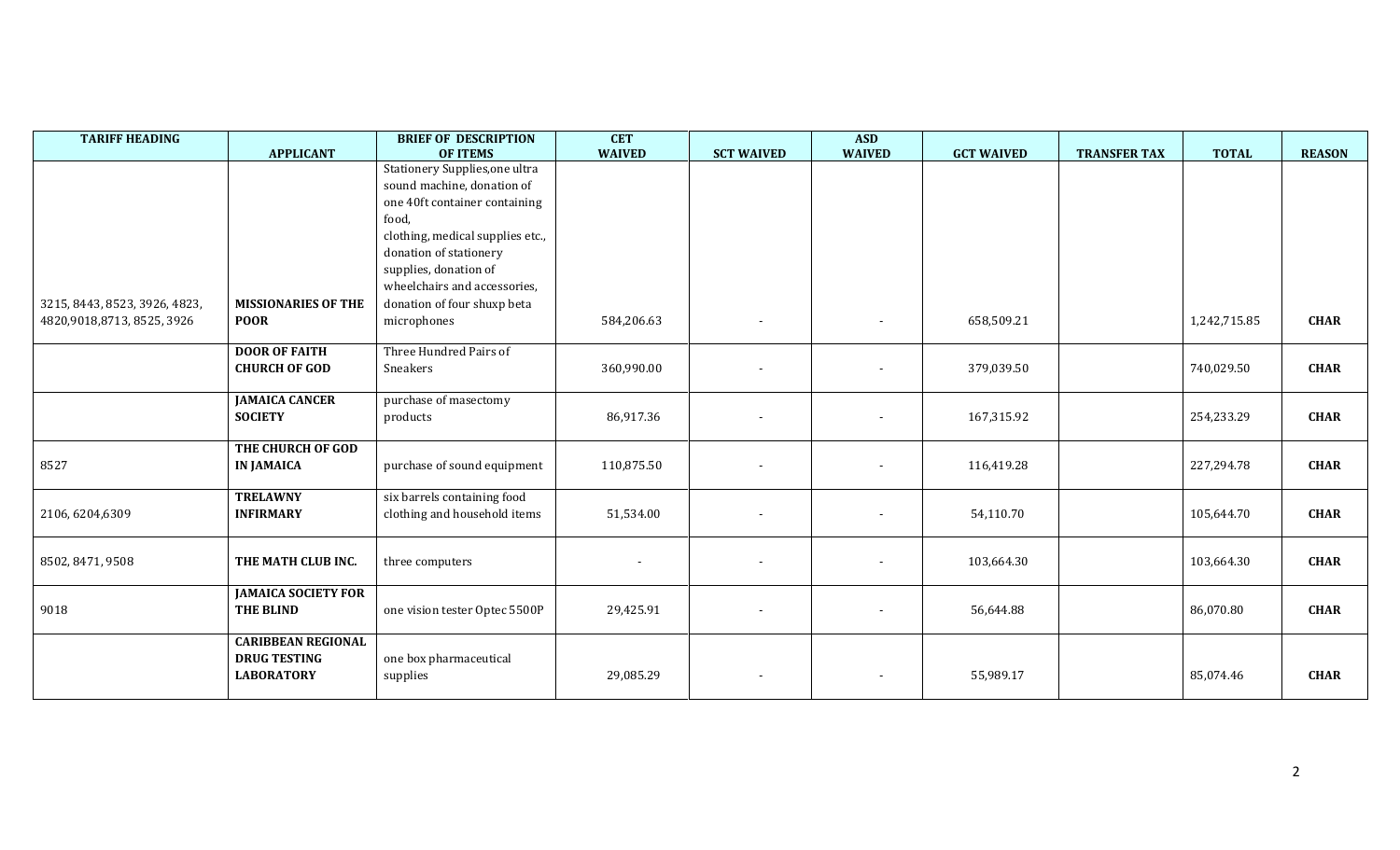| <b>TARIFF HEADING</b> | <b>APPLICANT</b>                                                           | <b>BRIEF OF DESCRIPTION</b><br><b>OF ITEMS</b>                                                                  | <b>CET</b><br><b>WAIVED</b> | <b>SCT WAIVED</b>        | <b>ASD</b><br><b>WAIVED</b> | <b>GCT WAIVED</b> | <b>TRANSFER TAX</b> | <b>TOTAL</b>   | <b>REASON</b> |
|-----------------------|----------------------------------------------------------------------------|-----------------------------------------------------------------------------------------------------------------|-----------------------------|--------------------------|-----------------------------|-------------------|---------------------|----------------|---------------|
|                       | <b>BAGBIE SEVENTHDAY</b>                                                   | importation of one 40ft<br>container containing<br>cardboard drum, clothing,                                    |                             |                          |                             |                   |                     |                |               |
|                       | <b>ADVENTIST CHURCH</b>                                                    | furniture, books etc                                                                                            | 30,177.00                   | $\overline{\phantom{a}}$ | $\sim$                      | 31,685.85         |                     | 61,862.85      | <b>CHAR</b>   |
|                       | <b>BONNIE SCHNEIDER/</b><br><b>SEVENTH-DAY-</b><br><b>ADVENTIST CHURCH</b> | one 40 ft container containing<br>food, clothes,<br>household items, books etc.                                 | 30,177.00                   |                          |                             | 31,685.85         |                     | 61,862.85      | <b>CHAR</b>   |
| 9898                  | <b>NEW COVENANT</b><br><b>CHILDREN OUTREACH</b>                            | two barrels containing used<br>bibles, used clothing and food<br>items                                          | 16,000.00                   |                          | $\sim$                      | 16,800.00         |                     | 32,800.00      | <b>CHAR</b>   |
|                       | THE CHURCH OF GOD<br><b>OF PROPHECY</b>                                    | Purchase of three air<br>conditioning units                                                                     |                             |                          |                             | 27,571.31         |                     | 27,571.31      | <b>CHAR</b>   |
| 9898                  | <b>ZION SACRED HEART</b><br><b>CHRISTIAN CHURCH</b>                        | Eight Barrels containing food<br>and clothes                                                                    | 8,682.00                    |                          |                             | 9,116.10          |                     | 17,798.10      | <b>CHAR</b>   |
| 9898                  | <b>OPEN ARMS DROP-IN</b><br><b>CENTRE</b>                                  | two barrels containing<br>clothing, food and toiletries                                                         | 8,589.00                    |                          |                             | 9,018.45          |                     | 17,607.45      | <b>CHAR</b>   |
|                       | <b>HAZAMA</b><br><b>CORPORATION/NWC</b>                                    | importation of pump<br>parts/accessories and cable<br>splice, purchase of two sets of<br>equipment and material | 152,543,438.21              |                          | $\overline{\phantom{a}}$    | 228,058,182.22    |                     | 380,601,620.43 | GOVT/CON      |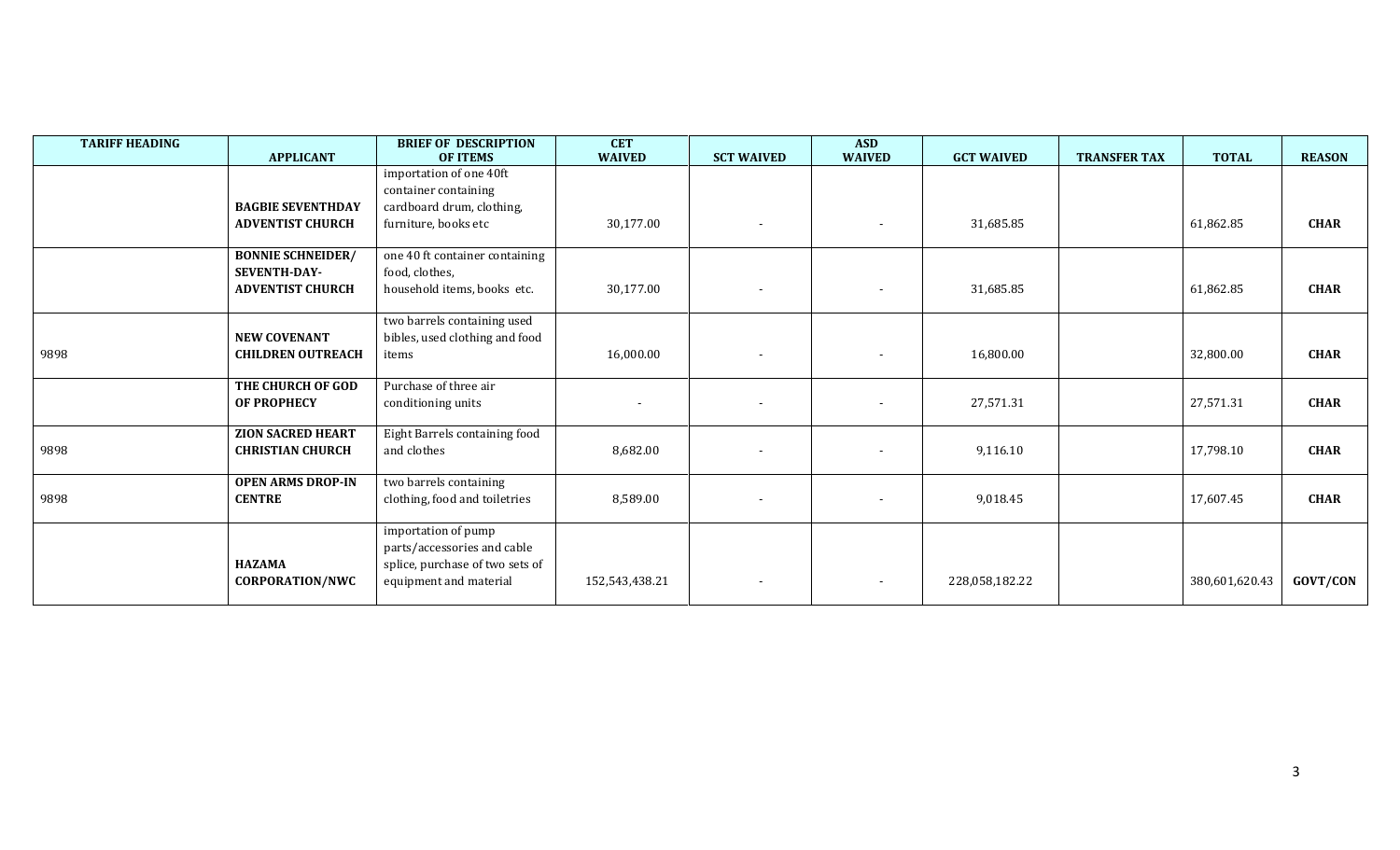| <b>TARIFF HEADING</b>       | <b>APPLICANT</b>         | <b>BRIEF OF DESCRIPTION</b><br><b>OF ITEMS</b> | <b>CET</b><br><b>WAIVED</b> | <b>SCT WAIVED</b> | <b>ASD</b><br><b>WAIVED</b> | <b>GCT WAIVED</b> | <b>TRANSFER TAX</b> | <b>TOTAL</b>   | <b>REASON</b>    |
|-----------------------------|--------------------------|------------------------------------------------|-----------------------------|-------------------|-----------------------------|-------------------|---------------------|----------------|------------------|
|                             |                          | importation of generators,                     |                             |                   |                             |                   |                     |                |                  |
|                             |                          | pumps, hoses, vibrating                        |                             |                   |                             |                   |                     |                |                  |
|                             |                          | concrete                                       |                             |                   |                             |                   |                     |                |                  |
|                             |                          | pokers, fabricated bridge                      |                             |                   |                             |                   |                     |                |                  |
|                             |                          | structural steel, bridge                       |                             |                   |                             |                   |                     |                |                  |
|                             |                          | bearing etc., purchase of 440                  |                             |                   |                             |                   |                     |                |                  |
|                             |                          | tonnes of steel reinforcement,                 |                             |                   |                             |                   |                     |                |                  |
|                             | <b>KIER CONSTRUCTION</b> | importation of dywidag                         |                             |                   |                             |                   |                     |                |                  |
|                             | <b>LIMITED</b>           | thread bar, plates and nuts                    | 30,078,548.14               |                   | $\overline{\phantom{a}}$    | 37,882,885.04     |                     | 67,961,433.18  | GOVT/CON         |
|                             |                          |                                                |                             |                   |                             |                   |                     |                |                  |
|                             |                          | purchase of four sets of                       |                             |                   |                             |                   |                     |                |                  |
|                             | <b>M&amp;M LIMITED</b>   | Materials and equipment                        | 18,495,732.37               |                   | $\overline{\phantom{a}}$    | 19,420,518.99     |                     | 37,916,251.36  | GOVT/CON         |
|                             |                          |                                                |                             |                   |                             |                   |                     |                |                  |
|                             |                          | <b>Access Control and CCTV</b>                 |                             |                   |                             |                   |                     |                |                  |
|                             |                          | Systems - Marine Works,                        |                             |                   |                             |                   |                     |                |                  |
|                             | <b>FALMOUTH</b>          | importation of trams and                       |                             |                   |                             |                   |                     |                |                  |
|                             | <b>CRUISESHIP</b>        | trolleys                                       | 10,613,423.96               |                   | $\overline{\phantom{a}}$    | 11,144,095.16     |                     | 21,757,519.12  | GOVT/CON         |
|                             | <b>JAMAICA URBAN</b>     | purchase of seventy (7) 2010                   |                             |                   |                             |                   |                     |                |                  |
| 8702                        | <b>TRANSIT COMPANY</b>   | Volvo B12B buses                               | 216,920,340.00              |                   |                             | 417,571,654.50    |                     | 634,491,994.50 | <b>GOVT/INST</b> |
|                             |                          |                                                |                             |                   |                             |                   |                     |                |                  |
|                             | <b>JAMAICA PROTECTED</b> |                                                |                             |                   |                             |                   |                     |                |                  |
|                             | <b>AREAS TRUST</b>       | procurement of services                        |                             |                   |                             | 29,640.82         |                     | 29,640.82      | <b>GOVT/INST</b> |
|                             |                          |                                                |                             |                   |                             |                   |                     |                |                  |
| 9506,4415,4016,3909,        | THE SPORTS               | two sets of 500kg adhesive,                    | 4,162,442.46                |                   |                             | 4,370,564.58      |                     |                | <b>GOVT INST</b> |
| 3208,7604,3506, 2915, 3921, | <b>DEVELOPMENT</b>       | sporting tools, installation cart              |                             |                   |                             |                   |                     | 8,533,007.05   |                  |
| 9506,4415,4016,3909,        | <b>FOUNDATION</b>        | and material                                   |                             |                   |                             |                   |                     |                |                  |
| 3208,7604,3506, 2915, 3921  |                          |                                                |                             |                   |                             |                   |                     |                |                  |
|                             | <b>CARIBBEAN</b>         |                                                |                             |                   |                             |                   |                     |                |                  |
|                             | PRODUCERS JAMAICA        | purchase of two sets of                        |                             |                   |                             |                   |                     |                |                  |
| 9027                        | <b>LIMITED</b>           | material and equipment                         |                             |                   | $\sim$                      | 3,209,893.36      |                     | 3,209,893.36   | <b>MOI</b>       |
|                             |                          |                                                |                             |                   |                             |                   |                     |                |                  |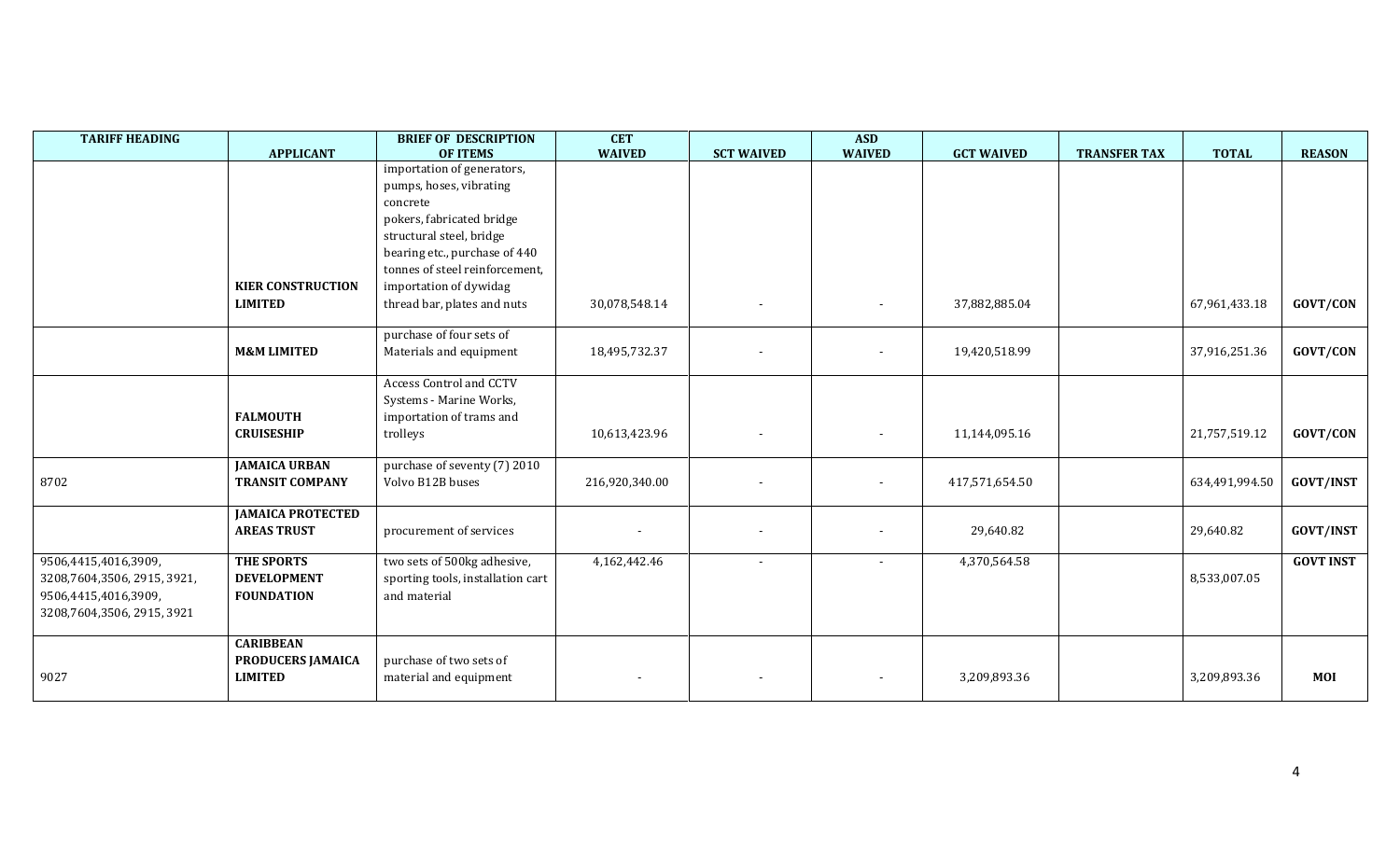| <b>TARIFF HEADING</b> | <b>APPLICANT</b>                                                                           | <b>BRIEF OF DESCRIPTION</b><br><b>OF ITEMS</b>                                                                                 | <b>CET</b><br><b>WAIVED</b> | <b>SCT WAIVED</b>        | <b>ASD</b><br><b>WAIVED</b> | <b>GCT WAIVED</b> | <b>TRANSFER TAX</b> | <b>TOTAL</b> | <b>REASON</b>     |
|-----------------------|--------------------------------------------------------------------------------------------|--------------------------------------------------------------------------------------------------------------------------------|-----------------------------|--------------------------|-----------------------------|-------------------|---------------------|--------------|-------------------|
| 8421                  | <b>SEPROD LIMITED</b>                                                                      | purchase of materials and<br>equipment                                                                                         |                             |                          | $\overline{\phantom{a}}$    | 2,919,777.37      |                     | 2,919,777.37 | <b>MOI</b>        |
|                       | <b>GRACE FOODS</b><br><b>PROCESSORS</b>                                                    | purchase of Materials and<br>equipment                                                                                         |                             |                          | $\blacksquare$              | 795,380.40        |                     | 795,380.40   | <b>MOI</b>        |
|                       | <b>JUST FOODS LIMITED</b>                                                                  | purchase of Materials and<br>equipment                                                                                         | $\overline{\phantom{a}}$    |                          | $\blacksquare$              | 537,877.68        |                     | 537,877.68   | <b>MOI</b>        |
| 8442                  | <b>ADA</b><br><b>MANUFACTURERING</b><br><b>JAMAICA LIMITED</b>                             | purchase of Materials and<br>equipment                                                                                         |                             |                          | $\blacksquare$              | 392,327.96        |                     | 392,327.96   | <b>MOI</b>        |
|                       | <b>CONTINENTAL BAKING</b><br><b>COMPANY LIMITED</b>                                        | purchase of Materials and<br>equipment                                                                                         |                             |                          | $\overline{\phantom{a}}$    | 355,648.36        |                     | 355,648.36   | <b>MOI</b>        |
| 8427                  | ROTOFLEX JAMAICA<br><b>LIMITED</b>                                                         | purchase of materials and<br>equipment                                                                                         |                             |                          | $\blacksquare$              | 283,500.00        |                     | 283,500.00   | MOI               |
|                       | <b>DAIRY INDUSTRIES</b><br>(JAMAICA) LIMITED                                               | Corrugated Boxes, Corrugated<br><b>Boxes, purchase of Materials</b><br>and equipment, 70,000kgs<br>instant skimmed milk powder | 7,677,854.29                | $\sim$                   | $\sim$                      | 1,314,516.36      |                     | 8,992,370.65 | <b>OTHER/MANU</b> |
|                       | <b>BEST DRESSED</b><br><b>CHICKEN, THE</b><br><b>POULTRY</b><br><b>DIVISION OF JAMAICA</b> |                                                                                                                                |                             |                          |                             |                   |                     |              |                   |
|                       | <b>BROILERS GRUP</b><br><b>LIMITED</b>                                                     | two sets of Corrugated Boxes                                                                                                   | 902,456.12                  | $\overline{\phantom{0}}$ | $\sim$                      | 1,210,795.29      |                     | 2,113,251.41 | <b>OTHER/MANU</b> |
| 8703                  | <b>CHAS RAMSON</b><br><b>LIMITED</b>                                                       | one 2011 Mitsubishi L300<br>panel van                                                                                          | 103,226.40                  | 193,033.37               | $\blacksquare$              | 232,491.66        |                     | 528,751.43   | <b>OTHER/MANU</b> |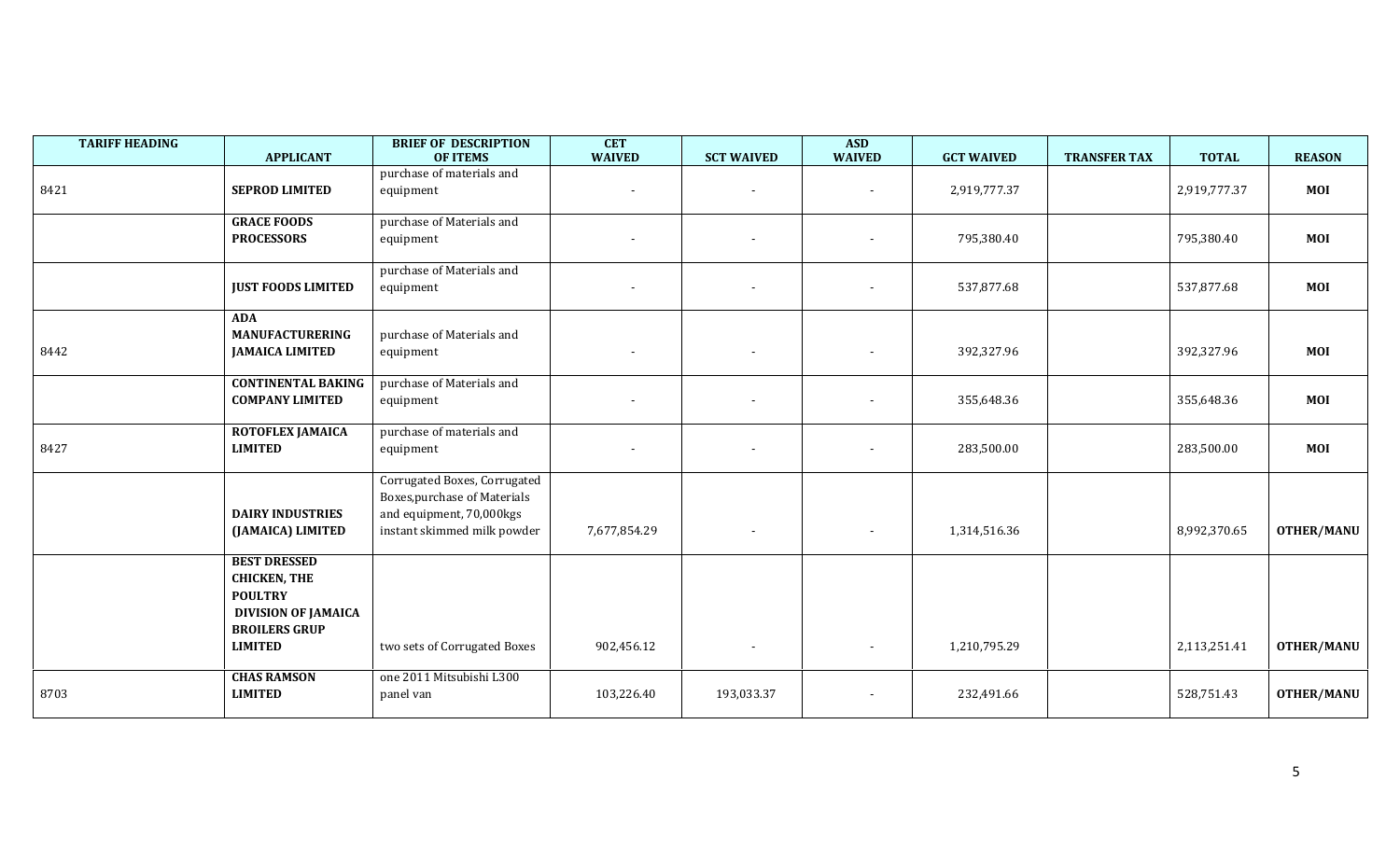| <b>TARIFF HEADING</b> | <b>APPLICANT</b>                                            | <b>BRIEF OF DESCRIPTION</b><br><b>OF ITEMS</b>                                                                                                                                                                                  | <b>CET</b><br><b>WAIVED</b> | <b>SCT WAIVED</b> | <b>ASD</b><br><b>WAIVED</b> | <b>GCT WAIVED</b> | <b>TRANSFER TAX</b> | <b>TOTAL</b> | <b>REASON</b>     |
|-----------------------|-------------------------------------------------------------|---------------------------------------------------------------------------------------------------------------------------------------------------------------------------------------------------------------------------------|-----------------------------|-------------------|-----------------------------|-------------------|---------------------|--------------|-------------------|
| 4819                  | <b>COPPERWOOD</b><br><b>LIMITED</b>                         | Corrugated Boxes being<br>purchased                                                                                                                                                                                             | 149,222.24                  |                   |                             | 200,206.50        |                     | 349,428.74   | <b>OTHER/MANU</b> |
|                       | <b>J. WRAY AND NEPHEW</b><br><b>LIMITED</b>                 | <b>Corrugated Boxes</b>                                                                                                                                                                                                         | 83,918.09                   | $\sim$            | $\overline{\phantom{a}}$    | 112,590.11        |                     | 196,508.20   | <b>OTHER/MANU</b> |
| 8703                  | <b>TRADE WINDS CTRUS</b><br><b>LIMITED</b>                  | Three 2011 Toyota Hilux D/C<br>Pick-up cc 3000, One 2011<br>Volkswagen Amarok-Highline<br>cc rating 2000, One 2011<br>Hyundai HD120 Dumper<br>Truck, Two 2011 Hyundai<br>HD120 Chassis and Cab, Two<br>2011 Hyundai Plated Body |                             | 2,419,576.73      |                             | 893,796.05        |                     | 3,313,372.78 | <b>OTHER</b>      |
|                       | <b>PRISTINE MUSIC</b><br>PROMOTION LIMITED                  | 2011 International 7300 4x4<br>blue cab and<br>chassis tractor                                                                                                                                                                  |                             | 1,067,563.68      |                             | 2,055,060.09      |                     | 3,122,623.77 | <b>OTHER</b>      |
| 8703                  | <b>ASSOCIATED</b><br><b>MANUFACTURERS</b><br><b>LIMITED</b> | Two 2011 Toyota Hilux D/C<br>pick-up cc 2500, Two 2011<br>Toyota Hiace Panel Vans cc<br>3000                                                                                                                                    |                             | 1,896,100.00      |                             | 491,220.02        |                     | 2,387,320.02 | <b>OTHER</b>      |
| 8703                  | <b>RYAN V. CHUNG</b>                                        | 2011 Toyota Hilux D/C pick-<br>up cc 3000                                                                                                                                                                                       | $\sim$                      | 1,343,448.52      | $\blacksquare$              | 348,045.36        |                     | 1,691,493.89 | <b>OTHER</b>      |
| 8703                  | <b>DONNA R. MEREDITH</b>                                    | 2011 Toyota Hilux D/C pick-<br>up cc 3000                                                                                                                                                                                       | $\sim$                      | 1,342,510.69      | $\sim$                      | 347,802.40        |                     | 1,690,313.09 | <b>OTHER</b>      |
| 8703                  | <b>JOHN L. THOMPSON</b>                                     | 2011 Toyota Hilux D/C pick-<br>up                                                                                                                                                                                               |                             | 1,342,510.69      |                             | 347,802.40        |                     | 1,690,313.09 | <b>OTHER</b>      |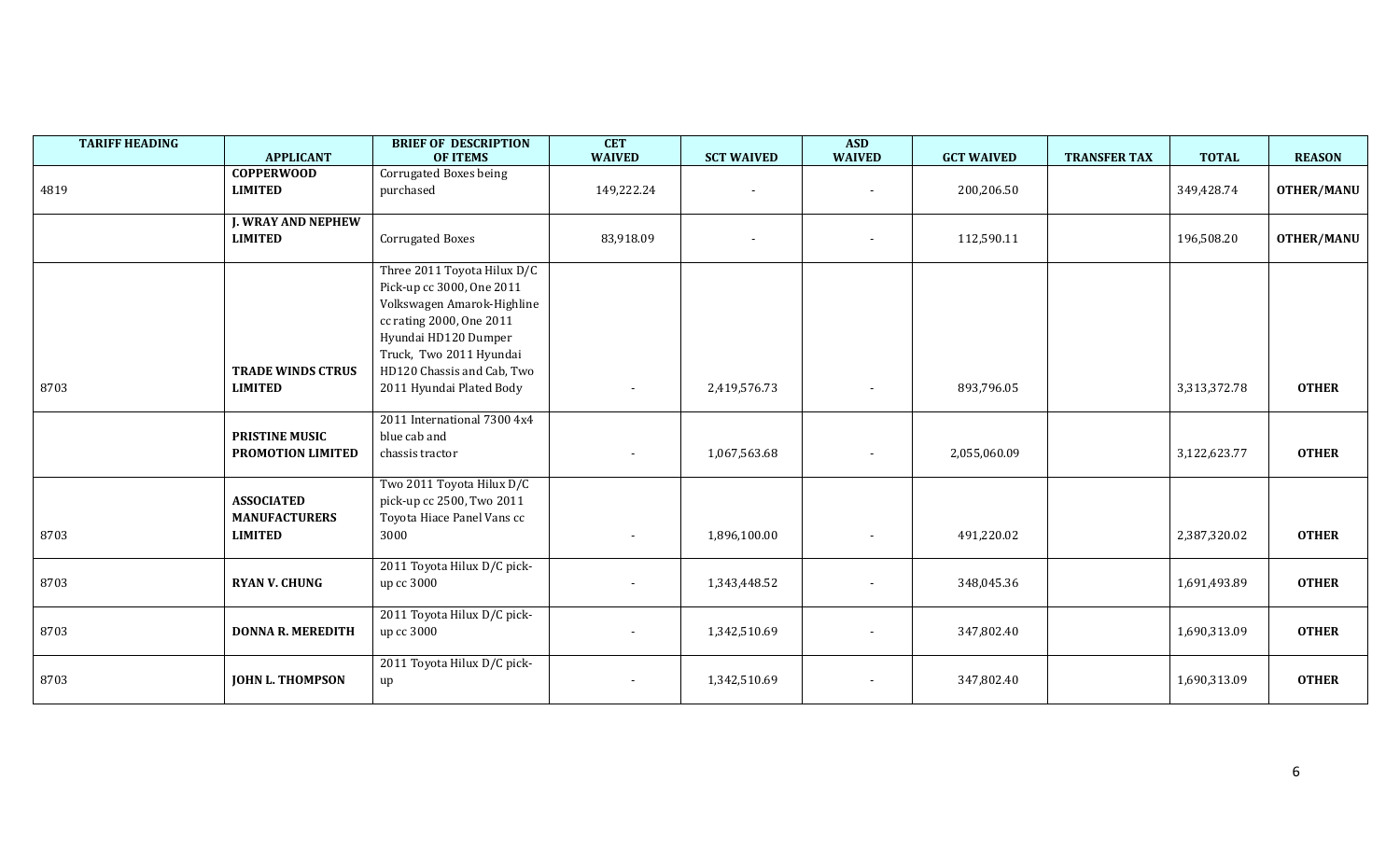| <b>TARIFF HEADING</b> | <b>APPLICANT</b>                              | <b>BRIEF OF DESCRIPTION</b><br><b>OF ITEMS</b>         | <b>CET</b><br><b>WAIVED</b> | <b>SCT WAIVED</b> | <b>ASD</b><br><b>WAIVED</b> | <b>GCT WAIVED</b> | <b>TRANSFER TAX</b><br><b>TOTAL</b> | <b>REASON</b> |
|-----------------------|-----------------------------------------------|--------------------------------------------------------|-----------------------------|-------------------|-----------------------------|-------------------|-------------------------------------|---------------|
|                       | <b>FEATHER BED FARMS</b><br><b>LIMITED</b>    | 2009 Land Rover Defender<br>pick up                    |                             | 1,269,579.94      |                             | 328,908.33        | 1,598,488.27                        | <b>OTHER</b>  |
|                       | <b>JAMES C. JACKSON</b>                       | 2009 Land Rover Defender<br>pick up                    |                             | 1,266,311.42      | ÷                           | 328,061.56        | 1,594,372.98                        | <b>OTHER</b>  |
| 8703                  | <b>COURTNEY A ROSE</b>                        | 2011 Toyota Tacoma Pre<br>runner E/cab pick up cc 2700 |                             | 1,194,103.07      | $\overline{\phantom{a}}$    | 309,354.64        | 1,503,457.72                        | <b>OTHER</b>  |
| 101                   | <b>SUNCOAST</b><br><b>INVESTMENT LIMITED</b>  | importation of two horses                              | 855,343.80                  |                   | $\blacksquare$              | 523,898.08        | 1,379,241.88                        | <b>OTHER</b>  |
| 8703                  | <b>NORMA W. CHAROO</b>                        | 2011 Nissan Navara D/Cab<br>pick-up cc 2488            |                             | 1,075,617.91      | ÷                           | 278,658.85        | 1,354,276.76                        | <b>OTHER</b>  |
| 8703                  | <b>ONEIL O. BLAIR</b>                         | 2011 Toyota Hilux D/C pick-<br>up cc 2500              |                             | 1,057,211.51      | $\overline{a}$              | 273,890.33        | 1,331,101.84                        | <b>OTHER</b>  |
| 8703                  | <b>CODRICK H.</b><br><b>FARQUHARSON</b>       | 2011 Nissan Navara D/Cab<br>pick-up cc 2488            |                             | 1,041,797.03      | $\blacksquare$              | 269,896.93        | 1,311,693.95                        | <b>OTHER</b>  |
| 8703                  | <b>AGRIVENTURES</b><br><b>JAMAICA LIMITED</b> | 2011 Nissan Navara D/Cab<br>pick-up cc 2488            |                             | 1,041,069.77      | ÷                           | 269,708.52        | 1,310,778.29                        | <b>OTHER</b>  |
| 8703                  | <b>BERESFORD SANKAR</b>                       | 2011 Volkswagen Amarok<br>pick up cc 2000              |                             | 1,004,016.05      | ÷                           | 260,109.06        | 1,264,125.11                        | <b>OTHER</b>  |
|                       | <b>EUSTANCE EDWARDS</b>                       | 2010 Ford Taurus                                       |                             | 1,257,484.27      | $\overline{a}$              |                   | 1,257,484.27                        | <b>OTHER</b>  |
| 101                   | <b>EVERGLADES FARMS</b>                       | importation of two horses                              | 530,844.00                  |                   |                             | 325,141.95        | 855,985.95                          | <b>OTHER</b>  |
| 8703                  | <b>ROBIN N. HALL</b>                          | 2008 Toyota Hiace Panel cc<br>2500                     | 149,920.57                  | 280,351.46        | $\overline{a}$              | 337,658.59        | 767,930.62                          | <b>OTHER</b>  |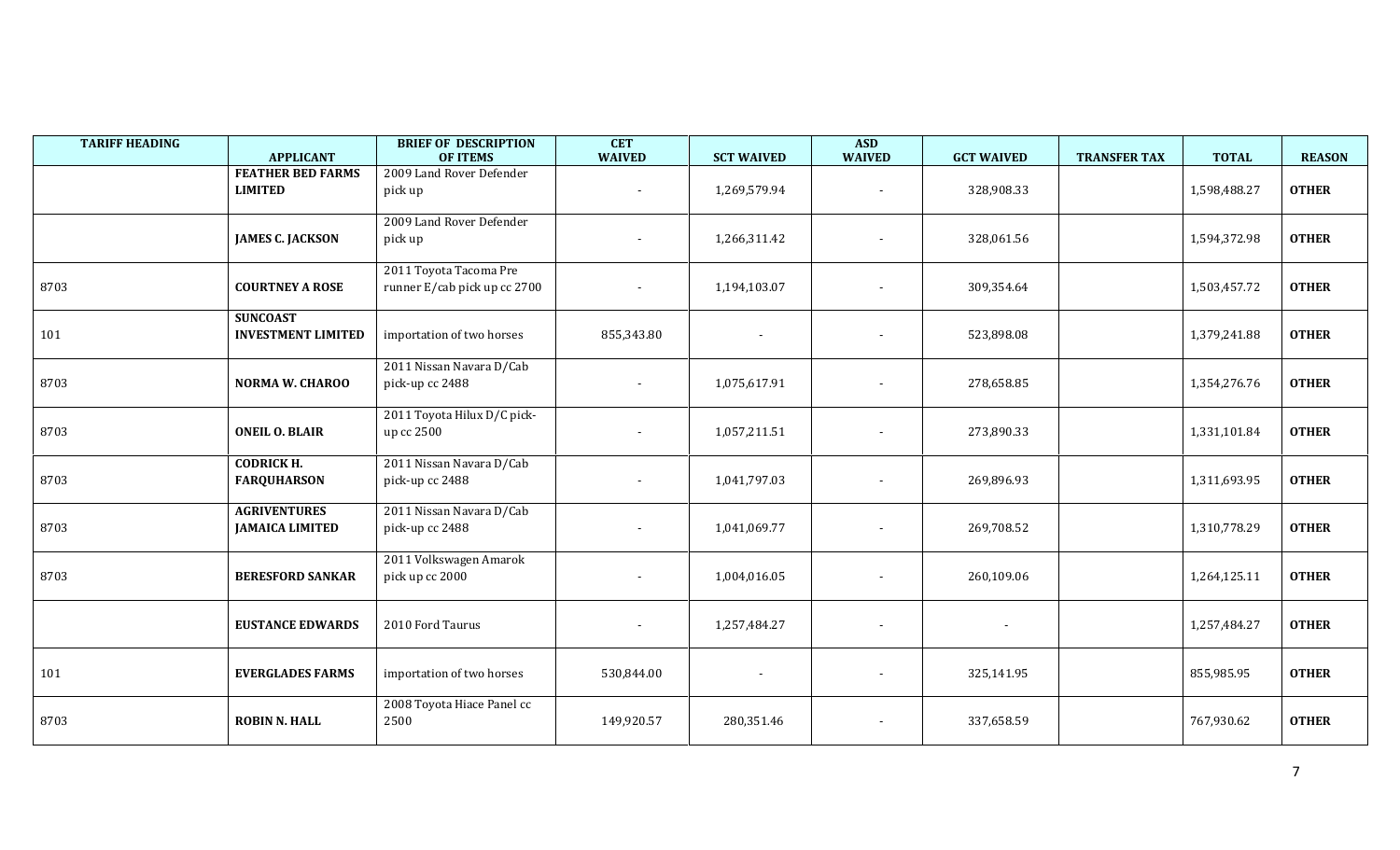| <b>TARIFF HEADING</b> | <b>APPLICANT</b>                                                                           | <b>BRIEF OF DESCRIPTION</b><br><b>OF ITEMS</b>                      | <b>CET</b><br><b>WAIVED</b> | <b>SCT WAIVED</b> | <b>ASD</b><br><b>WAIVED</b> | <b>GCT WAIVED</b>        | <b>TRANSFER TAX</b> | <b>TOTAL</b> | <b>REASON</b> |
|-----------------------|--------------------------------------------------------------------------------------------|---------------------------------------------------------------------|-----------------------------|-------------------|-----------------------------|--------------------------|---------------------|--------------|---------------|
|                       | <b>DENNIS SULLIVAN</b>                                                                     | 2006 Toyota Porte                                                   | $\overline{\phantom{a}}$    | 208,444.25        | $\blacksquare$              | 353,675.52               |                     | 562,119.77   | <b>OTHER</b>  |
|                       | <b>TONI FORSYTH</b>                                                                        | 2007 Toyota Highlander                                              |                             | 369,089.92        | $\sim$                      | $\sim$                   |                     | 369,089.92   | <b>OTHER</b>  |
|                       | THE JAMAICA SOCIETY<br><b>FOR THE PREVENTION</b><br>OF CRUELTY TO<br><b>ANIMAL LIMITED</b> | one 2010 Toyota Hikux s/cab<br>and one 2010 ToyotaHilux<br>$d$ /cab | 297,933.10                  |                   | $\overline{\phantom{a}}$    |                          |                     | 297,933.10   | <b>OTHER</b>  |
|                       | <b>MARERLEY GOSPEL</b><br><b>HALL</b>                                                      | 2005 Honda Stream cc 1660                                           |                             | 97,647.07         | $\sim$                      | 154,093.93               |                     | 251,741.00   | <b>OTHER</b>  |
| 8703                  | <b>ROY LLEWELLYN</b>                                                                       | 2002 Jaguar                                                         | $\overline{a}$              | 243,544.36        | $\overline{\phantom{a}}$    | $\overline{\phantom{a}}$ |                     | 243,544.36   | <b>OTHER</b>  |
|                       | <b>DONLAD O'MEALLY</b>                                                                     | 2004 Honda CR-V                                                     |                             | 126,405.42        | $\overline{\phantom{a}}$    | $\overline{\phantom{a}}$ |                     | 126,405.42   | <b>OTHER</b>  |
| 101                   | <b>E.G. CLOTHINGS</b><br><b>LIMITED</b>                                                    | importation of one horse                                            | 68,496.00                   | $\sim$            | $\overline{\phantom{a}}$    | 41,953.80                |                     | 110,449.80   | <b>OTHER</b>  |
| 101                   | <b>DANE H. EDWARDS</b>                                                                     | importation of one horse                                            | 51,372.00                   | $\sim$            | $\blacksquare$              | 31,465.35                |                     | 82,837.35    | <b>OTHER</b>  |
|                       | <b>PHASE 3 PRODUCTIONS</b>                                                                 | importation of multifunctional<br>barco led screens                 | $\overline{\phantom{a}}$    | $\sim$            | $\sim$                      | 2,999,222.83             |                     | 2,999,222.83 | <b>OTHER</b>  |
| 3811                  | <b>HMS TRADING &amp;</b><br><b>HOLDING COMPANY</b><br><b>LIMITED</b>                       | Purchase of three drums<br>diesel fuel conditioner                  | $\overline{\phantom{a}}$    | $\sim$            | $\sim$                      | 102,131.24               |                     | 102,131.24   | <b>OTHER</b>  |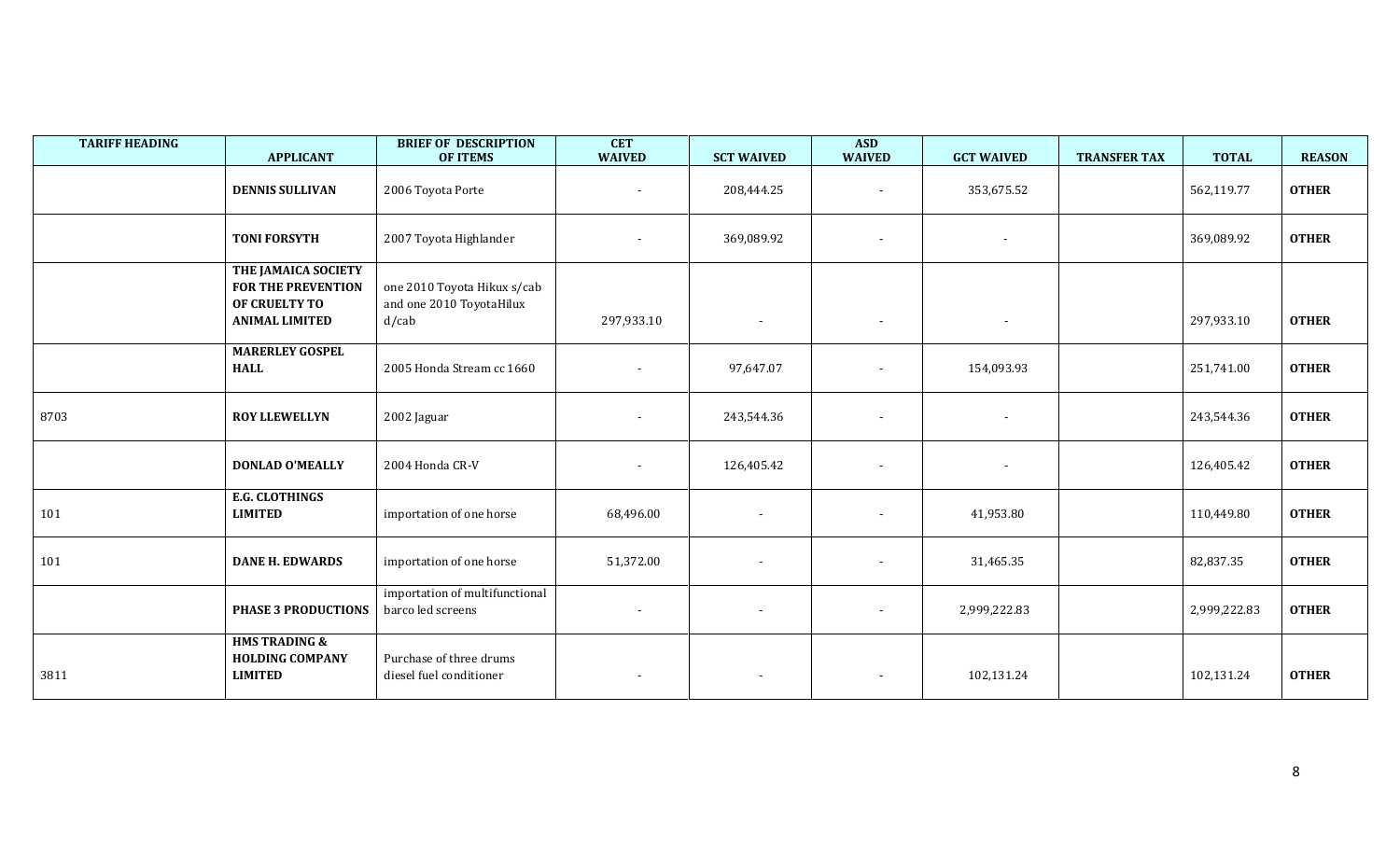| <b>TARIFF HEADING</b>                                                                                                | <b>APPLICANT</b>                                                | <b>BRIEF OF DESCRIPTION</b><br><b>OF ITEMS</b>     | <b>CET</b><br><b>WAIVED</b> | <b>SCT WAIVED</b>        | <b>ASD</b><br><b>WAIVED</b> | <b>GCT WAIVED</b>        | <b>TRANSFER TAX</b> | <b>TOTAL</b> | <b>REASON</b> |
|----------------------------------------------------------------------------------------------------------------------|-----------------------------------------------------------------|----------------------------------------------------|-----------------------------|--------------------------|-----------------------------|--------------------------|---------------------|--------------|---------------|
| 4202, 6109, 6203, 4016,<br>8543,6404,6402, 4202,<br>6109,6114,6104,<br>6204, 6204, 6505,<br>6105, 6210, 6202<br>6509 | <b>JAMAICA AMATEUR</b><br><b>ATHLETIC</b><br><b>ASSOCIATION</b> | shipment of gears, shipment<br>of timing equipment | 1,467,675.79                |                          |                             | 1,541,059.58             |                     | 3,008,735.38 | <b>OTHER</b>  |
| 9306                                                                                                                 | <b>JAMAICA SKEET CLUB</b>                                       | Importation of ammunition                          | 1,529,861.19                |                          | $\sim$                      | 937,039.98               |                     | 2,466,901.16 | <b>OTHER</b>  |
|                                                                                                                      | <b>JAMAICA GOLF</b><br><b>ASSOCIATION</b>                       | importation equipments                             | 360,317.47                  |                          | $\overline{\phantom{a}}$    | 378,333.35               |                     | 738,650.82   | <b>OTHER</b>  |
|                                                                                                                      | <b>MONTEGO BAY</b><br><b>MARINE PARK TRUST</b>                  | importation of marine<br>supplies                  | 143,252.02                  |                          | $\overline{\phantom{a}}$    | 150,414.62               |                     | 293,666.64   | <b>OTHER</b>  |
|                                                                                                                      | <b>JAMAICA FOOTBALL</b><br><b>FEDERATION</b>                    | importation of t-shirts, socks,<br>shoes, bags etc | 81,612.96                   |                          | $\overline{\phantom{a}}$    | 85,693.61                |                     | 167,306.57   | <b>OTHER</b>  |
|                                                                                                                      | <b>OLIVER RITCHIE TO</b><br><b>BRENDON LYSLIE</b>               | Penalty on transfer of<br>property                 |                             | $\overline{\phantom{a}}$ | $\overline{\phantom{a}}$    | $\overline{\phantom{a}}$ | 105,020.00          | 105,020.00   | <b>LAMP</b>   |
|                                                                                                                      | <b>OLIVER RITCHIE TO</b><br><b>OWEN POWELL</b>                  | Penalty on transfer of<br>property                 |                             |                          | $\overline{\phantom{a}}$    |                          | 105,020.00          | 105,020.00   | <b>LAMP</b>   |
|                                                                                                                      | <b>HOWARD THOMAS TO</b><br><b>MERLINE WHITE</b>                 | Penalty on transfer of<br>property                 |                             |                          | $\overline{\phantom{a}}$    |                          | 32,020.00           | 32,020.00    | <b>LAMP</b>   |
|                                                                                                                      | <b>GRETEL BROWN TO</b><br><b>DAVID BROWN</b>                    | Penalty on transfer of<br>property                 |                             | $\sim$                   | $\overline{\phantom{a}}$    | $\overline{\phantom{a}}$ | 21,020.00           | 21,020.00    | <b>LAMP</b>   |
|                                                                                                                      | <b>URCELLA SWABY TO</b><br><b>PETE STEWART</b>                  | Penalty on transfer of<br>property                 | $\overline{\phantom{a}}$    | $\sim$                   | $\blacksquare$              | $\overline{\phantom{a}}$ | 21,020.00           | 21,020.00    | <b>LAMP</b>   |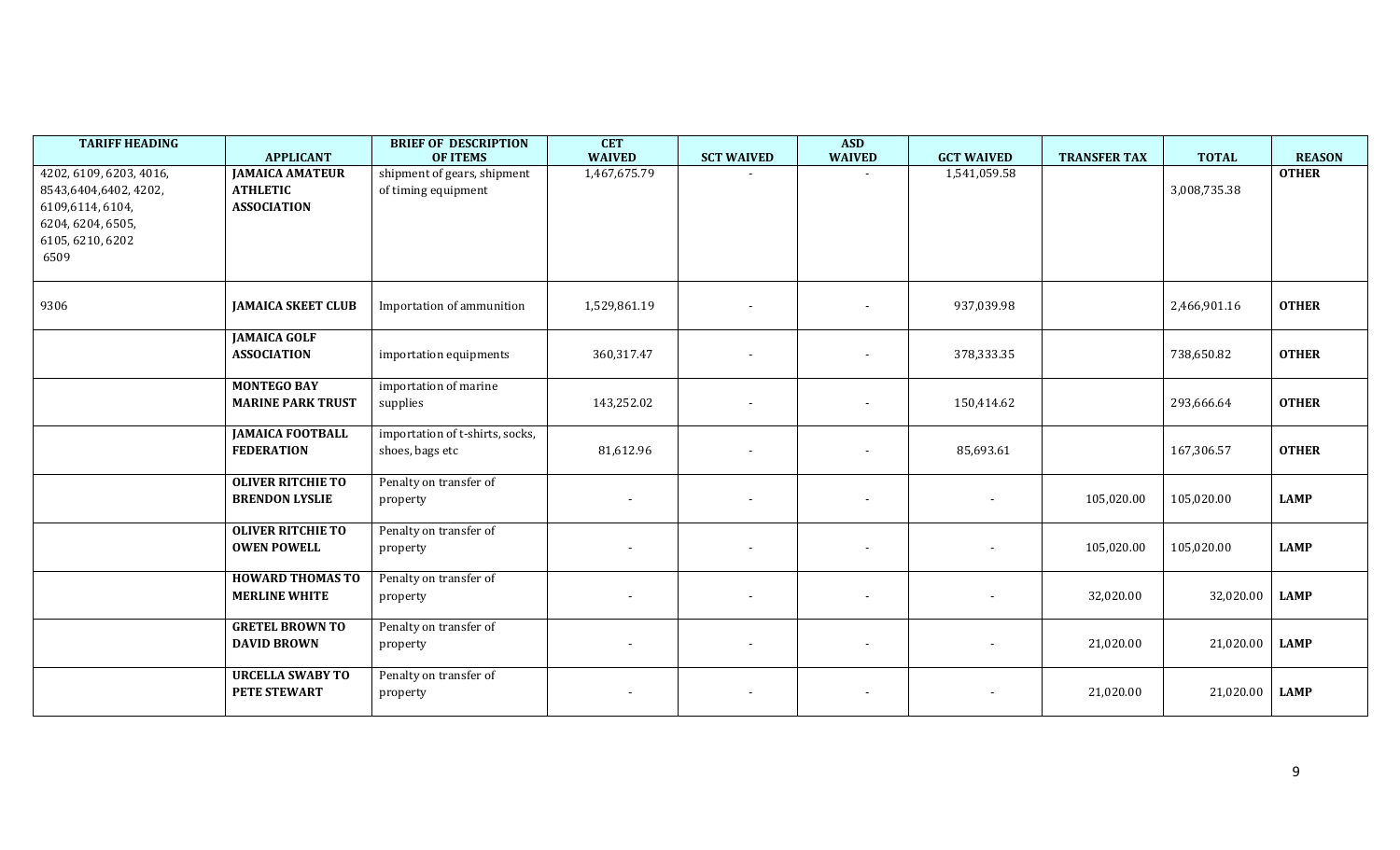| <b>TARIFF HEADING</b> | <b>APPLICANT</b>                                                 | <b>BRIEF OF DESCRIPTION</b><br><b>OF ITEMS</b> | <b>CET</b><br><b>WAIVED</b> | <b>SCT WAIVED</b>        | <b>ASD</b><br><b>WAIVED</b> | <b>GCT WAIVED</b>        | <b>TRANSFER TAX</b> | <b>TOTAL</b> | <b>REASON</b> |
|-----------------------|------------------------------------------------------------------|------------------------------------------------|-----------------------------|--------------------------|-----------------------------|--------------------------|---------------------|--------------|---------------|
|                       | <b>URCELLA SWABY TO</b><br>PETE STEWART                          | Penalty on transfer of<br>property             | $\overline{\phantom{a}}$    |                          |                             |                          | 21,020.00           | 21,020.00    | <b>LAMP</b>   |
|                       | <b>JASMINE WRIGHT TO</b><br><b>BERYL LEWARS</b>                  | Penalty on transfer of<br>property             |                             |                          |                             |                          | 18,620.00           | 18,620.00    | <b>LAMP</b>   |
|                       | <b>BERRICK FOSTER TO</b><br><b>OLIVER BROWN</b>                  | Penalty on transfer of<br>property             |                             |                          |                             |                          | 17,520.00           | 17,520.00    | <b>LAMP</b>   |
|                       | <b>MICUS BROWN TO</b><br><b>MARLENE</b><br><b>BLACKWOOD</b>      | Penalty on transfer of<br>property             |                             |                          | $\overline{\phantom{a}}$    |                          | 12,920.00           | 12,920.00    | <b>LAMP</b>   |
|                       | <b>JOSEPH BROWN TO</b><br><b>DOTHLYN BROWN</b>                   | Penalty on transfer of<br>property             |                             |                          | $\overline{\phantom{a}}$    |                          | 12,320.00           | 12,320.00    | <b>LAMP</b>   |
|                       | <b>LETECIA BRYAN TO</b><br><b>CHRISTINE</b><br><b>DONALDSON</b>  | Penalty on transfer of<br>property             | $\overline{\phantom{0}}$    | $\overline{\phantom{a}}$ | $\sim$                      | $\overline{\phantom{a}}$ | 10,662.00           | 10,662.00    | <b>LAMP</b>   |
|                       | <b>GUY SWABY TO</b><br><b>VELCETA RHODEN</b>                     | Penalty on transfer of<br>property             | $\overline{\phantom{a}}$    | $\overline{\phantom{a}}$ | $\overline{\phantom{a}}$    |                          | 9,770.00            | 9,770.00     | <b>LAMP</b>   |
|                       | <b>UNA WALKER TO</b><br><b>CHARMAINE PEART-</b><br><b>GAYLE</b>  | Penalty on transfer of<br>property             |                             |                          | $\overline{\phantom{a}}$    |                          | 9,770.00            | 9,770.00     | <b>LAMP</b>   |
|                       | <b>ERNAL WRIGHT TO</b><br><b>MURDELA</b><br><b>HRYHERCHUCK</b>   | Penalty on transfer of<br>property             | $\overline{\phantom{a}}$    | $\overline{\phantom{a}}$ | $\sim$                      | $\sim$                   | 63,020.00           | 63,020.00    | <b>LAMP</b>   |
|                       | <b>NEWTON AFFLICK TO</b><br><b>RODERICK</b><br><b>SEARCHWELL</b> | Penalty on transfer of<br>property             |                             |                          | $\sim$                      | $\overline{\phantom{a}}$ | 14,495.00           | 14,495.00    | <b>LAMP</b>   |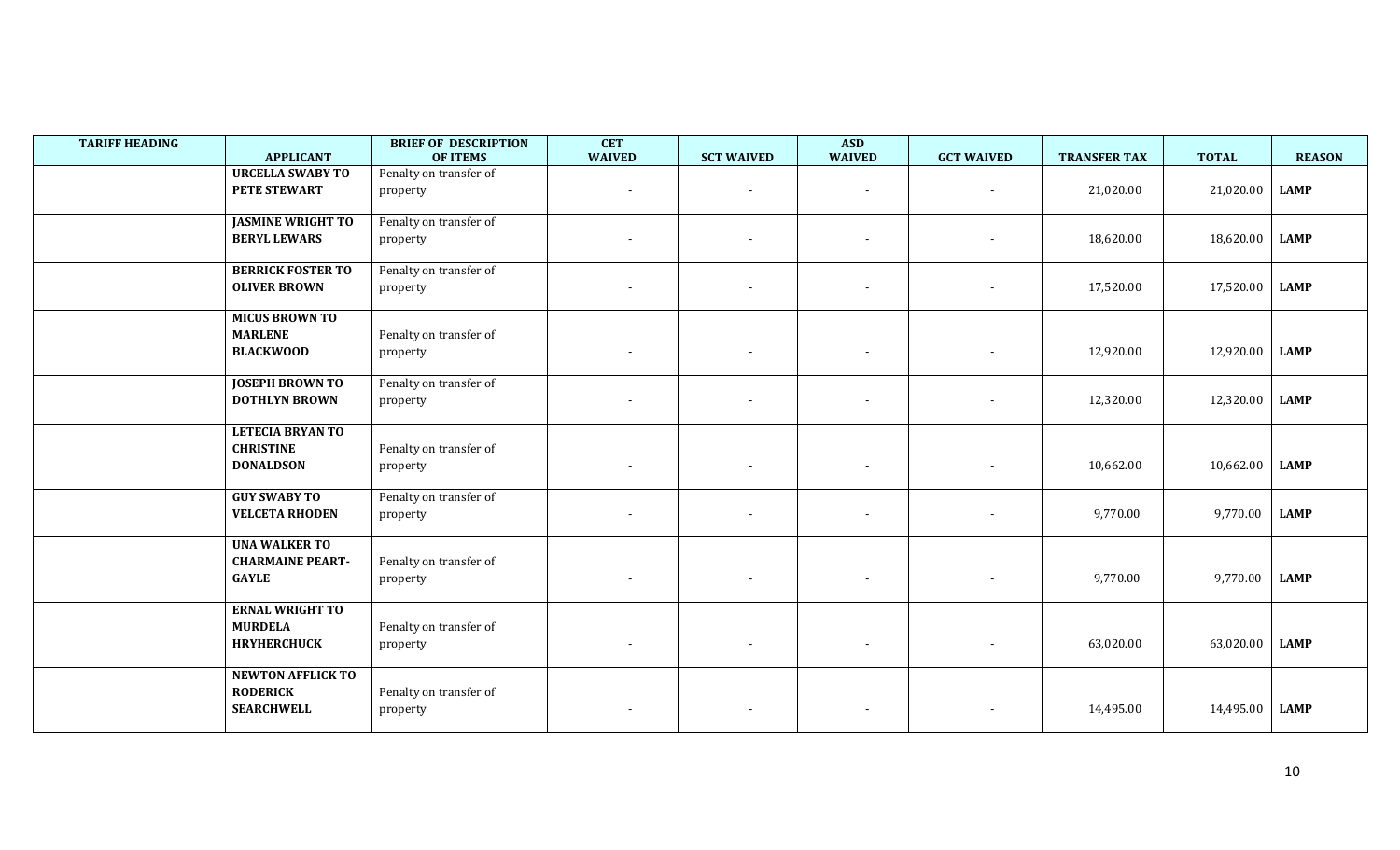| <b>TARIFF HEADING</b> |                          | <b>BRIEF OF DESCRIPTION</b> | <b>CET</b><br><b>WAIVED</b> |                          | <b>ASD</b>               |                   |                     |                | <b>REASON</b>        |
|-----------------------|--------------------------|-----------------------------|-----------------------------|--------------------------|--------------------------|-------------------|---------------------|----------------|----------------------|
|                       | <b>APPLICANT</b>         | <b>OF ITEMS</b>             |                             | <b>SCT WAIVED</b>        | <b>WAIVED</b>            | <b>GCT WAIVED</b> | <b>TRANSFER TAX</b> | <b>TOTAL</b>   |                      |
|                       | <b>OSBOURNE PEART TO</b> | Penalty on transfer of      |                             |                          |                          |                   |                     |                |                      |
|                       | <b>MARLINE PEART</b>     | property                    | $\overline{\phantom{a}}$    | $\overline{\phantom{a}}$ | $\overline{\phantom{a}}$ | $\sim$            | 7,670.00            | 7,670.00       | <b>LAMP</b>          |
|                       |                          | importation of promotional  |                             |                          |                          |                   |                     |                |                      |
|                       | W.W. GRAINGER, INC       | items                       | 507,928.42                  |                          |                          | 533,324.84        |                     | 1,041,253.26   | OTHER/TOURISM        |
|                       | <b>HORACE</b>            | 2011 Toyota Coaster 29      |                             |                          |                          |                   |                     |                |                      |
| 8702                  | <b>SATTERTHWAITE</b>     | Seater                      | $\blacksquare$              | $\overline{\phantom{a}}$ | $\blacksquare$           | 734,825.17        |                     | 734,825.17     | OTHER/TOURISM        |
|                       | <b>ALLSCRIPTS</b>        | importation of promotional  |                             |                          |                          |                   |                     |                |                      |
|                       | <b>CORPORATION</b>       | items                       | 333,809.28                  | $\overline{\phantom{a}}$ | $\overline{\phantom{a}}$ | 350,499.74        |                     | 684,309.02     | <b>OTHER/TOURISM</b> |
|                       | <b>JACKO'S AUTO MART</b> | two 2008 Honda Civic        |                             |                          |                          |                   |                     |                |                      |
|                       | <b>LIMITED</b>           | Hybrid cc1300               | $\blacksquare$              | 493,152.66               |                          | $\sim$            |                     | 493,152.66     | OTHER/TOURISM        |
|                       | <b>AMERICAN GENERAL</b>  |                             |                             |                          |                          |                   |                     |                |                      |
|                       | <b>LIFE AND ACCIDENT</b> |                             |                             |                          |                          |                   |                     |                |                      |
|                       | <b>INSURANCE COMPANY</b> | importation of promotional  |                             |                          |                          |                   |                     |                |                      |
| 4911                  | <b>LIMITED</b>           | items                       | 189,244.74                  | $\overline{\phantom{a}}$ | $\overline{\phantom{a}}$ | 198,706.98        |                     | 387,951.72     | <b>OTHER/TOURISM</b> |
|                       | <b>SA AUTOFORCE</b>      |                             |                             |                          |                          |                   |                     |                |                      |
| 6109, 9506, 4202,     | <b>GROUP/CREATIVE</b>    | importation of promotional  |                             |                          |                          |                   |                     |                |                      |
| 4817,3926             | <b>GROUP INC.</b>        | items                       | 17,603.47                   | $\overline{\phantom{a}}$ | $\blacksquare$           | 18,483.65         |                     | 36,087.12      | <b>OTHER/TOURISM</b> |
|                       | <b>RAINFOREST</b>        | Importation of fishery      |                             |                          |                          |                   |                     |                |                      |
|                       | <b>SEAFOOD LIMITED</b>   | products                    | 80,308,482.61               | $\overline{\phantom{a}}$ | 171,323,692.12           |                   |                     | 251,632,174.73 | OTHER/AGRI           |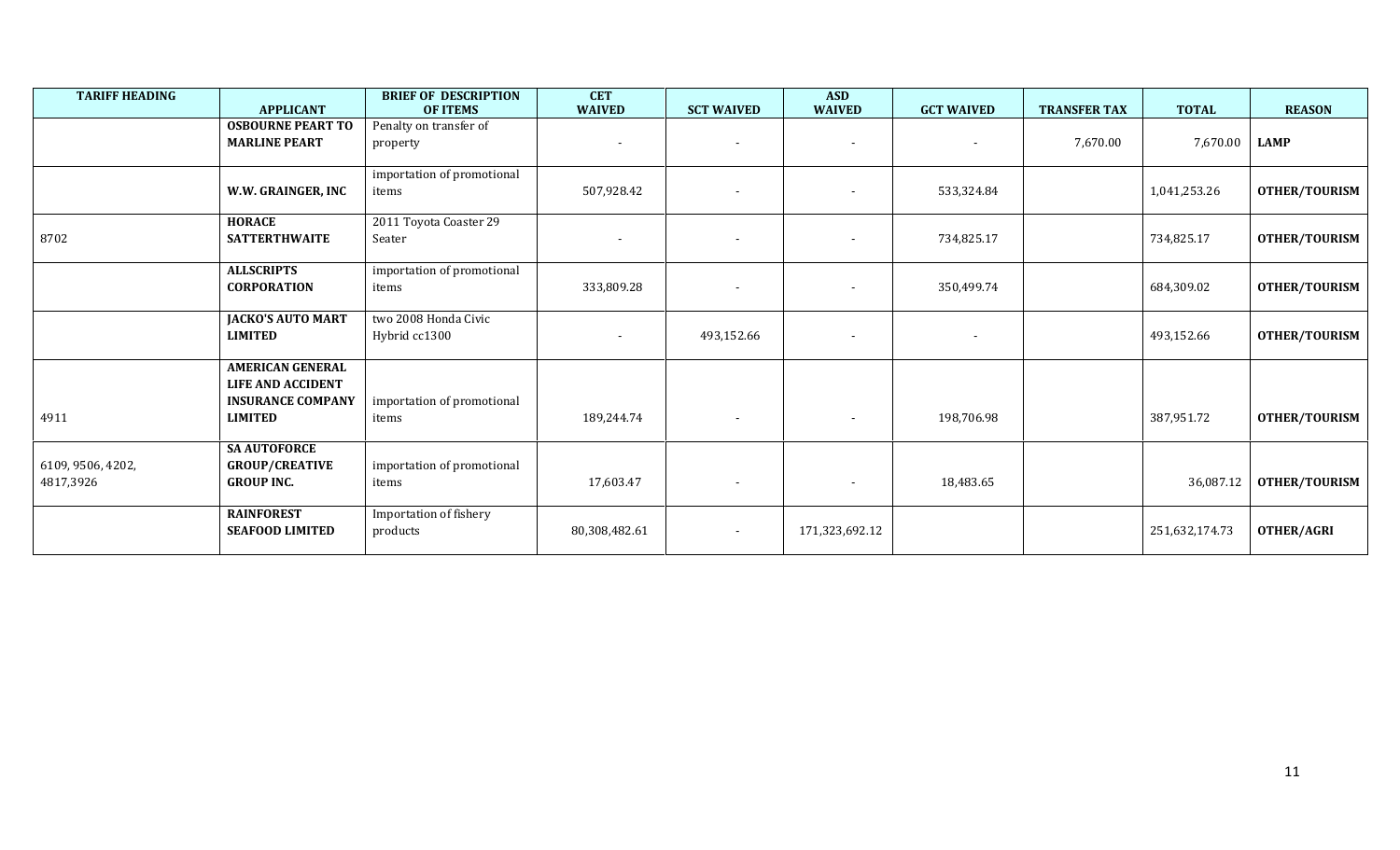| <b>TARIFF HEADING</b> | <b>APPLICANT</b>                                         | <b>BRIEF OF DESCRIPTION</b><br><b>OF ITEMS</b>                                                                                                                                                                    | <b>CET</b><br><b>WAIVED</b> | <b>SCT WAIVED</b>        | <b>ASD</b><br><b>WAIVED</b> | <b>GCT WAIVED</b>        | <b>TRANSFER TAX</b> | <b>TOTAL</b>   | <b>REASON</b>     |
|-----------------------|----------------------------------------------------------|-------------------------------------------------------------------------------------------------------------------------------------------------------------------------------------------------------------------|-----------------------------|--------------------------|-----------------------------|--------------------------|---------------------|----------------|-------------------|
|                       |                                                          | iimportation of 45,500kg<br>Beef Striploin, 42, 500 Beef<br>Tenderloin, 12000 Beef Top<br>Butt, 7500kg Beef Short Ribs,<br>20500kg Beef Ribeye, 5,500<br>Beef Outside Skirt 5,500 Beef<br>Clod, 6000kg Beef Flank |                             |                          |                             |                          |                     |                |                   |
| 202                   | <b>GRACE KENNEDY</b><br><b>LIMITED</b>                   | Steak, 4500kg Beef Brisket,<br>1000kg T-Bone Steak                                                                                                                                                                | 14,450,326.85               | $\overline{\phantom{a}}$ | 112,711,971.44              | $\sim$                   |                     | 127,162,298.29 | <b>OTHER/AGRI</b> |
| 202                   | <b>JUCI BEEF LIMITED</b>                                 | Importation of 300,000 lbs<br><b>Beef Trimmings</b>                                                                                                                                                               | 7,343,595.00                |                          | 19,093,249.09               |                          |                     | 26,436,844.09  | <b>OTHER/AGRI</b> |
| 202                   | <b>MOTHER'S</b><br><b>ENTERPRISESE</b><br><b>LIMITED</b> | 150,000 lbs Beef Trimmings                                                                                                                                                                                        | 3,776,263.65                |                          | 9,818,235.14                |                          |                     | 13,594,498.79  | <b>OTHER/AGRI</b> |
|                       | <b>AROSA LIMITED</b>                                     | importation of 50,000 kg beef<br>trimmings, importation of<br>50,000 kg beef cuts                                                                                                                                 | 1,772,719.20                |                          | 9,984,410.56                |                          |                     | 11,757,129.76  | <b>OTHER/AGRI</b> |
| 202                   | <b>GK FOODS &amp; SERVICES</b><br><b>LIMITED</b>         | Purchase of packaging house<br>materials and equipment                                                                                                                                                            | 5,370,980.33                |                          |                             | 5,639,529.34             |                     | 11,010,509.67  | <b>OTHER/AGRI</b> |
|                       | <b>TASTEE LIMITED</b>                                    | importation of 43,000 lbs<br>beef trimmings, importation<br>of 24,000 lbs beef trimmings                                                                                                                          | 1,820,812.88                |                          | 3,385,742.02                |                          |                     | 5,206,554.91   | OTHER/AGRI        |
| 2209                  | <b>VAP LIMITED</b>                                       | importation of 4400 gallons<br>of distilled vinegar                                                                                                                                                               | 400,000.00                  |                          |                             | $\overline{\phantom{a}}$ |                     | 400,000.00     | <b>OTHER/AGRI</b> |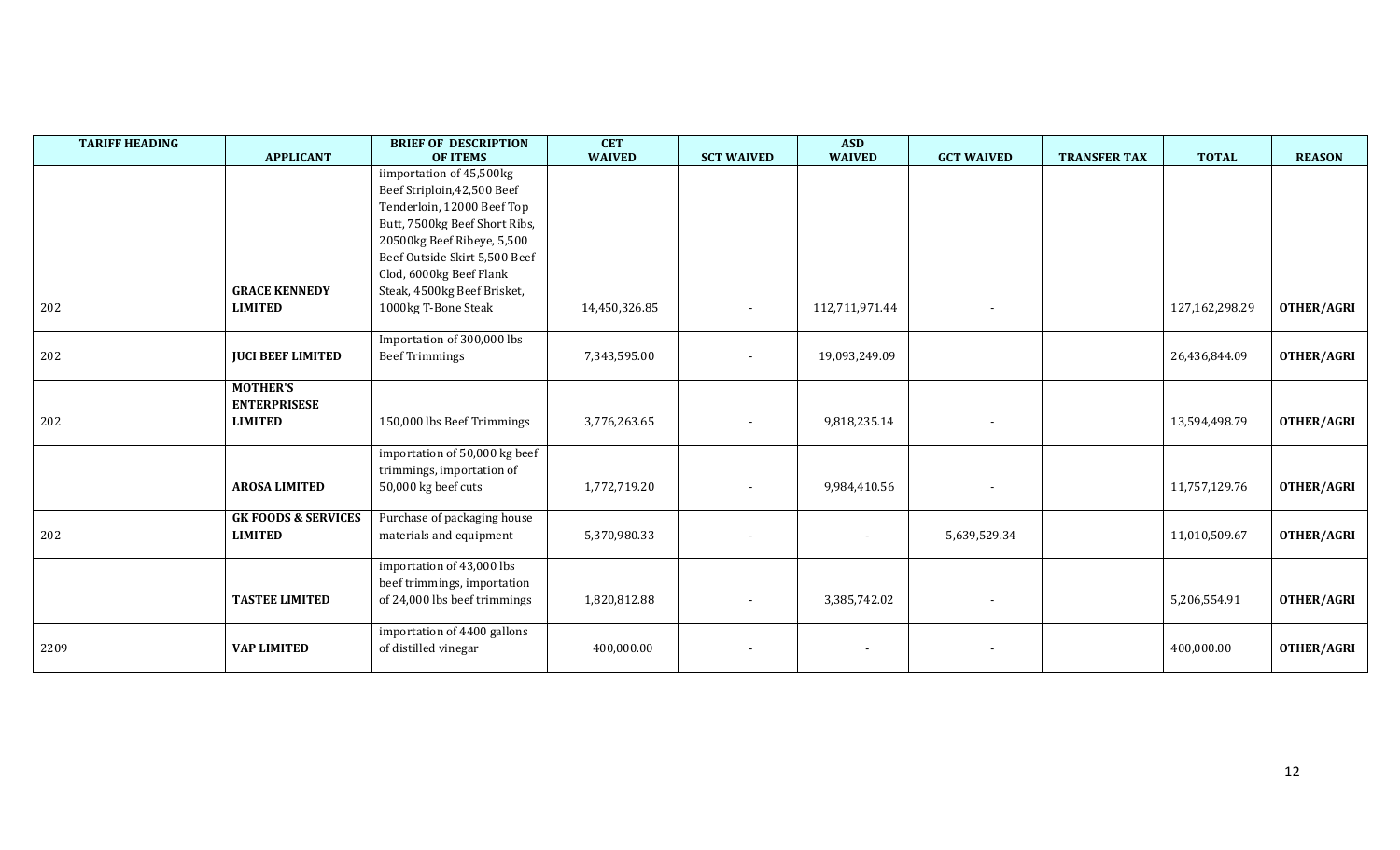| <b>TARIFF HEADING</b>                                                  | <b>APPLICANT</b>                                                             | <b>BRIEF OF DESCRIPTION</b><br><b>OF ITEMS</b>                                                                                                                                              | <b>CET</b><br><b>WAIVED</b> | <b>SCT WAIVED</b> | <b>ASD</b><br><b>WAIVED</b> | <b>GCT WAIVED</b> | <b>TRANSFER TAX</b> | <b>TOTAL</b>     | <b>REASON</b>               |
|------------------------------------------------------------------------|------------------------------------------------------------------------------|---------------------------------------------------------------------------------------------------------------------------------------------------------------------------------------------|-----------------------------|-------------------|-----------------------------|-------------------|---------------------|------------------|-----------------------------|
|                                                                        | <b>PAUL KARAM</b>                                                            | purchase of greenhouse<br>equipment                                                                                                                                                         | 89,770.19                   |                   |                             | 94,258.70         |                     | 184,028.89       | OTHER/AGRI                  |
|                                                                        | LAND &<br><b>AGRICULTURE</b><br><b>DEPARTMENT OF</b><br><b>WINDALCO</b>      | purchase two boom<br>sprayers                                                                                                                                                               | 81,910.08                   |                   | $\overline{\phantom{a}}$    | 86,005.58         |                     | 167,915.66       | OTHER/AGRI                  |
| 4011                                                                   | <b>MR. BERESFORD</b><br><b>BLOUNT</b>                                        | purchase of four ply tractor<br>tires                                                                                                                                                       |                             |                   |                             | 42,624.95         |                     | 42,624.95        | OTHER/AGRI                  |
| 8716, 8413, 8701, 7307, 8432,<br>7326, 6806, 3104, 3102, 3103,<br>3920 | <b>MR. RICHARD</b><br>KHOURI/JAMAICA<br><b>HYDROPONICS</b><br><b>LIMITED</b> | Needle seeders and<br>accessories, horticultural<br>pertile, clear plastic,<br>greenhouse grade fertilizers,<br>mack CH 613 tractor head,<br>8-10 thousand gallon trailer<br>and water pump | 1,760,289.44                |                   |                             | 1,848,303.91      |                     | 3,608,593.35     | <b>SECTION</b><br>36D - AAA |
| 8436                                                                   | <b>NEW PORT MILLS</b><br><b>FARM</b>                                         | purchase of agricultural<br>equipment                                                                                                                                                       | 925,255.52                  |                   |                             | 971,518.30        |                     | 1,896,773.82     | <b>SECTION</b><br>36D - AAA |
| 8701                                                                   | <b>WORTHY PARK</b><br><b>ESTATE</b>                                          | Purchase of 1H Puma 195<br>Tractor-w/cab                                                                                                                                                    |                             |                   | $\overline{\phantom{a}}$    | 1,853,082.00      |                     | 1,853,082.00     | <b>SECTION</b><br>36D - AAA |
| 8701                                                                   | <b>ST. THOMAS FARMS</b><br><b>LIMITED</b>                                    | one used 2006 New Holland<br><b>TB120</b>                                                                                                                                                   | $\overline{\phantom{a}}$    |                   |                             | 549,422.27        |                     | 549,422.27       | <b>SECTION</b><br>36D - AAA |
|                                                                        | <b>CITRUS GROWERS</b><br><b>ASSOCIATION</b><br><b>LIMITED</b>                | purchase of netting                                                                                                                                                                         |                             |                   |                             | 27,293.62         |                     | 27,293.62        | <b>SECTION</b><br>36D - AAA |
| <b>TOTAL</b>                                                           |                                                                              |                                                                                                                                                                                             | 646,116,552.56              | 21,630,569.78     | 326,317,300.36              | 847,242,889.19    | 481,887.00          | 1,841,789,198.89 |                             |